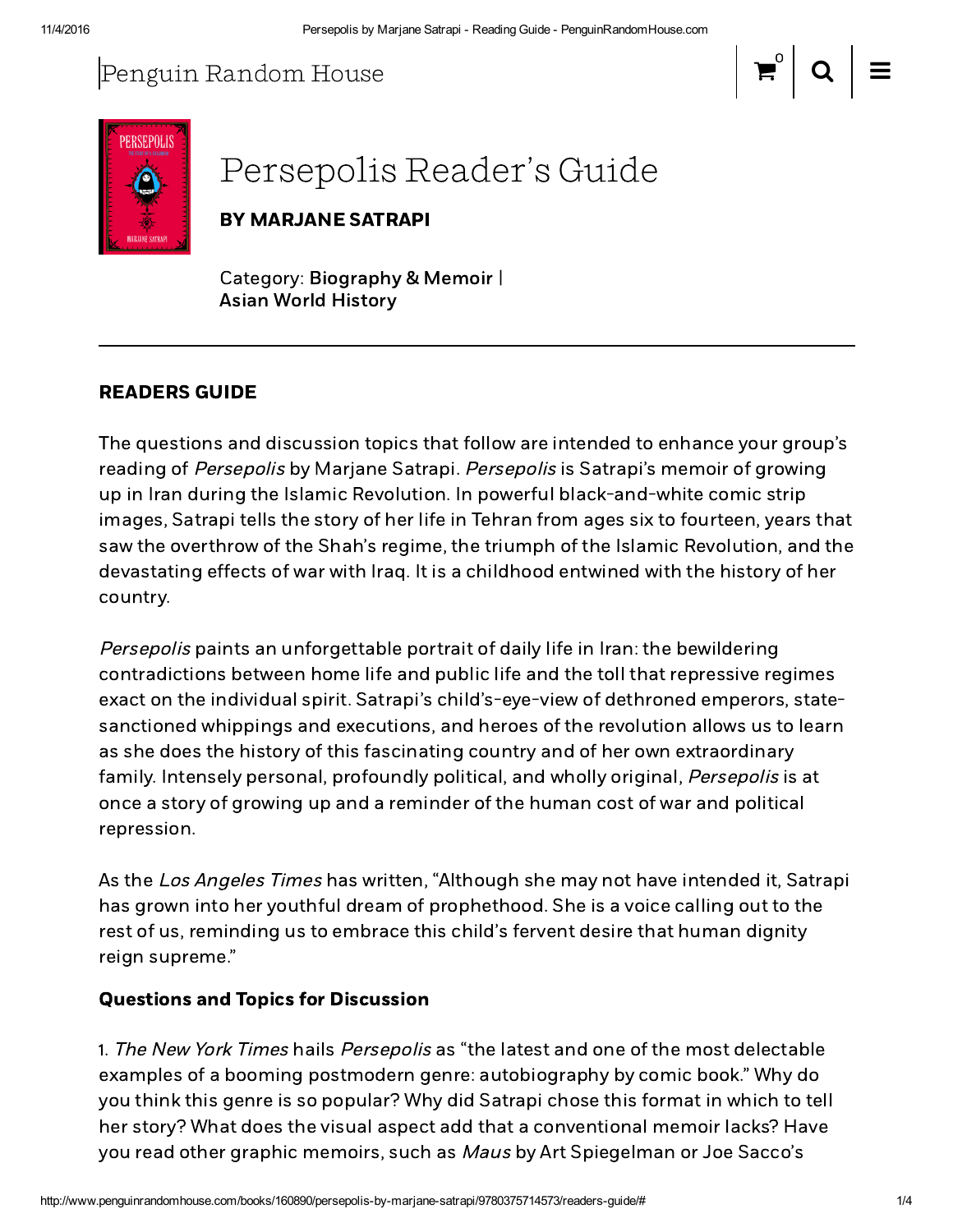Palestine? How is Persepolis different and/or similar to those? How does Persepolis compare to other comic books? Would you call this a comic book, or does it transcend this and other categories? Where would you place this book in a bookstore? With memoirs, comic books, current events?

2. Written as a memoir, is *Persepolis* more powerful than if Satrapi had fictionalized the story? Why or why not? Compare this book to other memoirs you have read. What are the benefits and drawbacks of memoirs?

3. In an Associated Press interview, Satrapi said, "The only thing I hope is that people will read my book and see that this abstract thing, this Axis of Evil, is made up of individuals with lives and hopes." And in her introduction to Persepolis, she explains that she wrote this book to show that Iran is not only a country of "fundamentalism, fanaticism, and terrorism." How does Satrapi go about challenging this myth? How does Persepolis dispel or confirm your views on Iran? In what ways does reading this book deepen your understanding and knowledge of Iran, and the current situation in Iraq?

4. How is Persepolis organized and structured? What has Satrapi chosen to emphasize in her childhood? How is the passage of time presented? Describe Satrapi's drawings. How do the drawings add to the narrative of the story?

5. Describe the writer's voice. Is it appealing? Which aspects of Marji's character do you identify with or like the most, the least? Did your reaction to the little girl affect your reading experience?

6. How did the revolution exert power and influence over so many people, including many educated and middle class people like Satrapi's parents? Why did so many people leave after the revolution? Why do you think Marji's parents send her off to Austria while they stay in Tehran? Why don't they leave/escape as well?

7. "Every situation has an opportunity for laughs." (p. 97) Give some examples of how the ordinary citizens of Iran enjoyed life despite the oppressive regime. What made you laugh? How does Satrapi add comic relief? How are these scenes relevant to the story as a whole?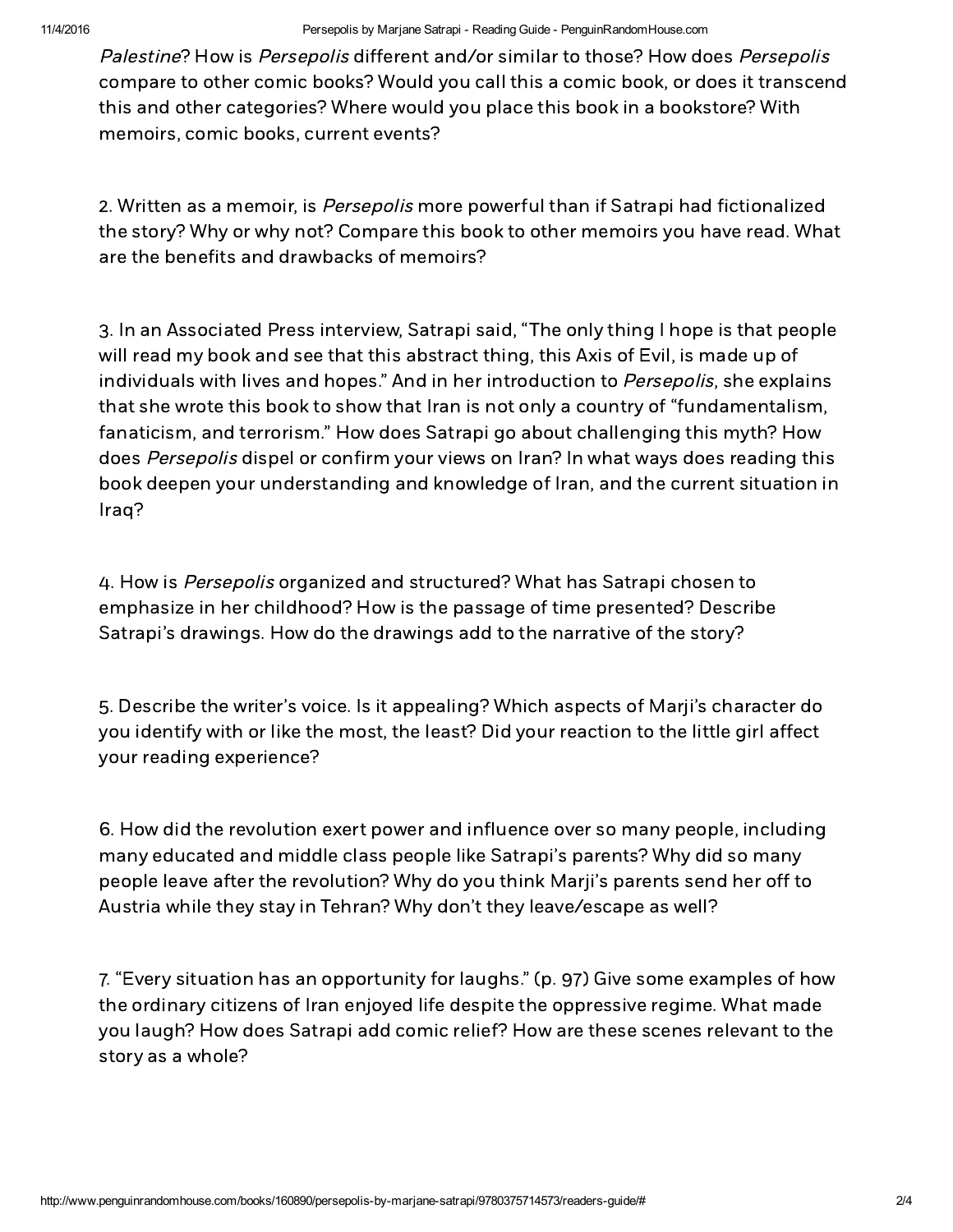8. What kinds of captivity and freedom does the author explore in *Persepolis*? What stifles or prevents people from being completely free? How do they circumvent and defy the rules imposed on them and attempt to live ordinary lives despite revolution and war? Give some examples of their small acts of rebellion.

9. "In spite of everything, kids were trying to look hip, even under risk of arrest." (p. 112) How did they do this? What do you think you would have done had you been a child in this environment? What acts of rebellion did you do as a teen? In way ways is Satrapi just a normal kid?

10. What does Satrapi say regarding disparity between the classes before and after the Iranian Revolution? Discuss some examples that Marji witnesses and contemplates.

11. At the core of the book is Marji's family. What is this family like? What is important to Marji's parents? What environment do they create for their daughter despite living under an oppressive regime and through a brutal, prolonged war? From where do they get their strength?

12. What is the role of women in the story? Compare and contrast the various women: Marji, her mother, her grandmother, her school teachers, the maid, the neighbors, the guardians of the revolution.

13. Discuss the role and importance of religion in Persepolis. How does religion define certain characters in the book, and affect the way they interact with each other? Is the author making a social commentary on religion, and in particular on fundamentalism? What do you think Satrapi is saying about religion's effect on the individual and society?

14. In what ways is *Persepolis* both telling a story and commenting on the importance of stories in our lives? What does the book suggest about how stories shape and give meaning to our experience? Discuss some of the stories in *Persepolis*—Uncle Anoosh's story, her grandfather's story, Niloufar's story.

15. What is Satrapi suggesting about the relationship between past and present, and between national and personal history? What role does her family history, and the stories of her relatives, play in shaping Marji?

#### About this Author